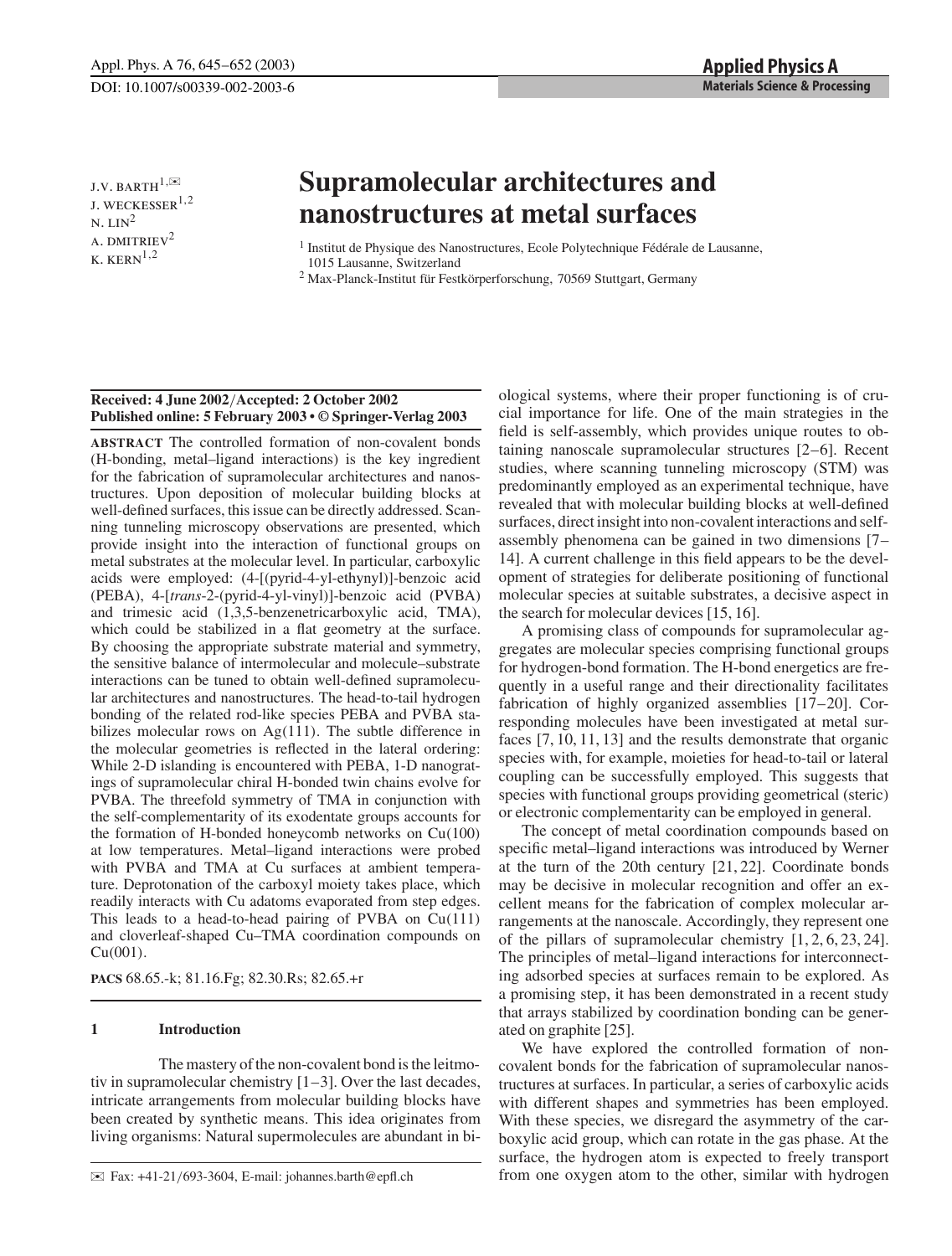transfer processes in related molecular systems [26]. The rodlike molecules 4-[(pyrid-4-yl-ethynyl)] benzoic acid (PEBA) and 4-[*trans*-2-(pyrid-4-yl-vinyl)] benzoic acid (PVBA) have been designed for non-linear optics applications [27–29]. The structure formulae given in Fig. 1a and b show that the differences between the two molecules are minute. Both species are rigid and planar. The identical endgroups, i.e. a carboxylic acid ('head') and a pyridyl moiety ('tail'), are designed to form head-to-tail hydrogen bonds (see Fig. 1d), a feature which is found in PVBA and PEBA crystal structures [27, 28]. The ethynylene bridge of PEBA is substituted by a ethenylene bridge in PVBA leading to a slightly increased length of PEBA with respect to that of PVBA (for free molecules, the projection of the distance of the extremal N and H atoms on the symmetry axis of the pyridyl moiety is 12.8 vs. 12.4 Å, the respective core-to-core distances are 12.8 and 12.5 Å). Upon 2-D confinement, the angled molecular structure of PVBA imposes chirality that is not present in the gas phase. Thus two chiral species exist which are labeled  $\lambda$  and  $\delta$  PVBA, respectively (see Fig. 1b). By contrast, PEBA is linear and thus the adsorbed molecule remains achiral at a surface. Trimesic acid (TMA) – 1,3,5-benzenetricarboxylic acid  $C_6H_3(COOH)_3$  – represents a prototype material for supramolecular self-assembly [30, 31]. As depicted in Fig. 1c, it is a polyfunctional carboxylic acid with threefold symmetry comprising a phenyl ring and three identical carboxyl endgroups in the same plane. TMA is known to assemble in diverse supramolecular structures due to the trigonal exodentate functionality, where the most common motif is a planar honeycomb network structure formed through regular dimerization of carboxyl groups (Fig. 1e). In the 3-D  $\alpha$ -polymorph of the TMA crystal structure, these networks interpenetrate, i.e. the approximately 14-Å−diameter holes of the honeycomb lattice are catenated. The tendency of network formation in TMA is frequently employed for fabrication of clathrates (inclusion complexes) [30–33]. Under the conditions applied for the present observations, all molecules employed were bound in a flat geometry, i.e. with the aromatic ring parallel to the surface plane.

#### **2 Experimental**

Sample preparation and characterization were conducted under ultra-high vacuum (UHV), providing welldefined conditions on atomically clean substrates. Two UHV systems were employed, equipped with a home-built lowtemperature STM [34] and a variable-temperature STM [35] (operational in the range of 40–800 K), respectively, as well as standard facilities for sample preparation and characterization. The single crystal surfaces were prepared by cycles of argon-ion sputtering  $(500-700 \text{ eV}, 0.5-6 \mu \text{ A/cm}^2)$ and subsequent annealing (800–900 K), resulting in large defect-free terraces in the 1000-Å range. The molecules were deposited in UHV by organic molecular-beam epitaxy using conventional Knudsen-cells at background pressures of approximately  $5 \times 10^{-10}$  mbar with sample temperatures in the range 100–450 K.

## **3 Supramolecular architectures with hydrogen bonding**

The formation of superstructures stabilized by hydrogen bonds requires that the lateral intermolecular coupling be well balanced with respect to the molecule–substrate interactions. Experiments with PVBA revealed that this can be accomplished by choosing weakly corrugated noble metal substrates  $(Ag(111), Au(111))$ . In contrast, the molecule– substrate interactions may dominate on substrates with higher corrugation and chemical activity, such as Pd(110)



**PEBA** 

4-[(pyrid-4-yl-ethynyl)] benzoic acid  $\overline{a}$ 



 $\lambda$ -PVBA  $\delta$ -PVBA

4-[trans-2-(pyrid-4-yl-vinyl)] benzoic acid

Ь



**TMA** trimesic acid

R

 $\mathbf c$ 



**FIGURE 1** The molecular building blocks: **a** 4-[(pyrid-4-yl-ethynyl)] benzoic acid (PEBA); **b** with 4-[*trans*-2-(pyrid-4-yl-vinyl)] benzoic acid (PVBA) two chiral species labeled  $\lambda$  and  $\delta$  PVBA exist upon 2-D confinement; **c** trimesic acid (TMA) – 1,3,5-benzenetricarboxylic acid C6H3(COOH)3; **d** head-to-tail hydrogen bonding between a carboxyl and a pyridyl moiety; and **e** H-bond dimerization of two self-complementary carboxyl groups

d head-to-tail coupling

 $111111$ 

 $\mathbf{e}$ 

dimerization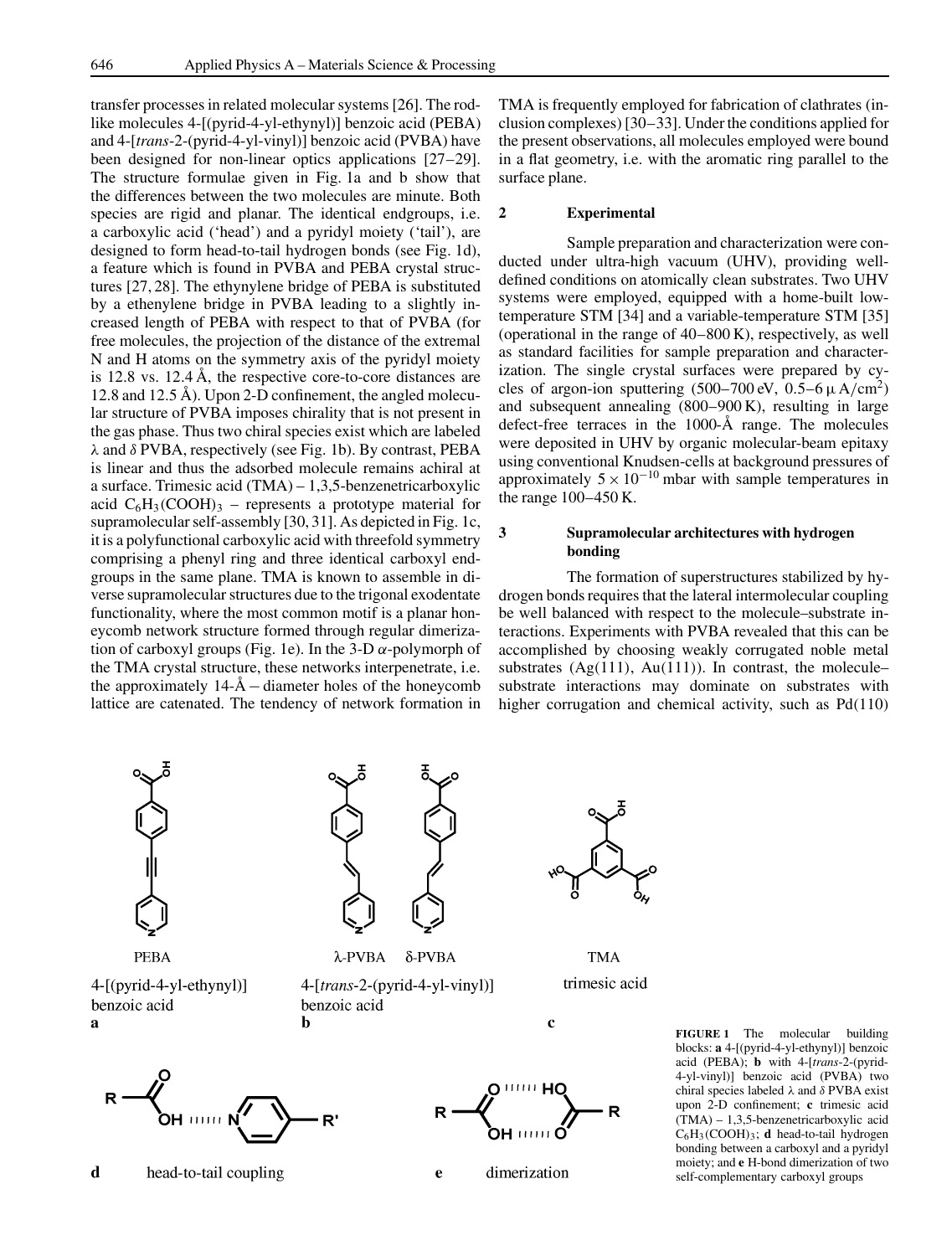and Cu(111), and prevent regular ordering mediated by H-bonding [11, 36, 37].

## **3.1** *Two-dimensional self-assembly of PEBA on* **Ag**(**111**)

Well-ordered structures are formed for PEBA adsorbed on Ag(111) upon annealing low-temperature-grown films or deposition at room temperature. At intermediate coverages, the large terraces are typically nearly saturated, whereas on smaller terraces frequently merely the atomic steps are decorated. In Fig. 2a, the existence of 2-D islands on large terraces is revealed. Within the islands, the head-totail coupling feature can be identified. The borders of the islands are usually straight; kinks are energetically unfavorable. This also signals that the mobility of individual molecules along step edges is high when islands evolve. From STM images, the substrate direction of the molecular chains in the different domains and the intermolecular distances were determined. High-resolution data demonstrate that all molecules within the 2-D islands point in the same direction [38]. The supramolecular structure is oriented along  $[3\overline{1}2]$  (in the mirror domains along  $[21\overline{3}]$ ) with a chain periodicity of 15.3 Å and an inter-row distance *d* of about 6.6 Å [38]. Moreover, detailed data analysis reveals that the molecular axis is slightly rotated ( $\sim$  5 $^{\circ}$ ) with respect to the superstructure orientation. This effect can be rationalized by the directional nature of the hydrogen bond. In Fig. 2b the proposed model of the PEBA structure is represented. It reveals that the rotation of the molecular axis allows for a better coordination in the head-to-tail coupling between the endgroups and is likely to be supported by the lateral inter-row coupling. The length of the  $OH \cdots N$  hydrogen bond between PEBA molecules is approximately 2.3 Å (assuming an unrelaxed geometry; the hydrogen–nitrogen distance is given). Theoretical modeling indicates that this configuration is associated with a gain in cohesive energy per molecule of approximately 0.4 eV [38, 39]. The parallel orientation of adjacent PEBA prevents saturation of lateral bonding and thus promotes 2-D growth. It is interesting to note that the islands represent enantiomorphic supramolecular structures due to a distinct shift of neighboring molecular chains in the islands. This is due to the fact that the PEBA molecules do not follow a high-symmetry direction of the substrate. While the threefold substrate symmetry is reflected in three rotational domains on the  $Ag(111)$  surface for a given enantiomorphic configuration, the substrate





**FIGURE 2 a** STM topograph showing the equilibrium configuration of PEBA on  $Ag(111)$  (annealed to 300 K following adsorption at 150 K, measured at 77 K). 2-D islands on large terraces have formed where the PEBA molecules are aligned strictly parallel. The rod-like shape of the flat-lying molecules is clearly visible. The atomic step in the *upper right* is decorated with two PEBA rows. **b** Schematic model for the PEBA supramolecular structure with  $OH \cdots N$  head-to-tail and weak lateral  $CH \cdots OC$  hydrogen bonds indicated. For closer proximity of the functional groups and the 2-D interconnection of the rows, the molecular axis is slightly rotated with respect to the orientation of the superstructure. Adapted from [38]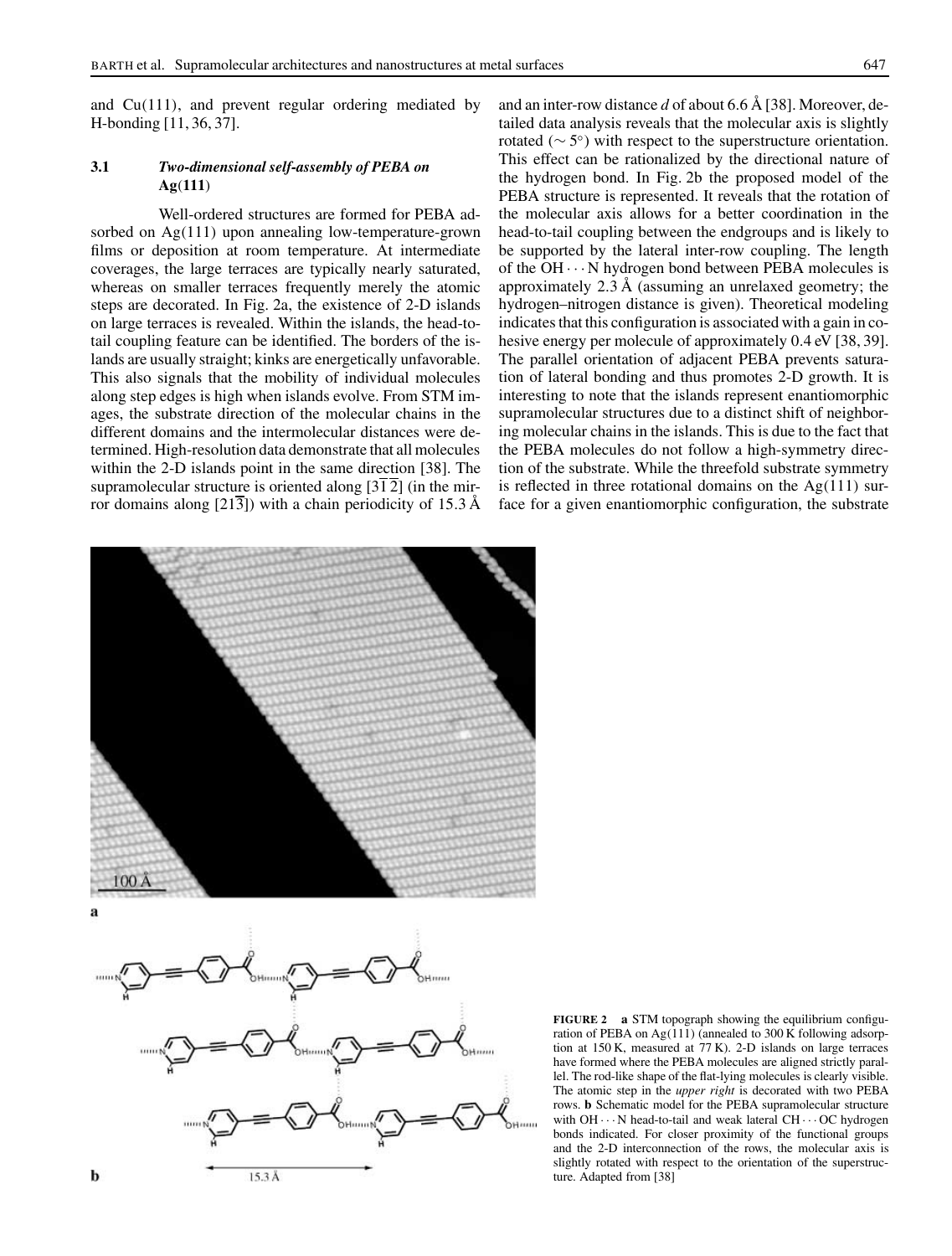symmetry accounts for a mirror domain to every rotational domain having opposite chirality. Since PEBA is achiral and the molecules in related mirror domains cannot be distinguished, their very packing is at the origin of the enantiomorphic structures encountered here [38].

## **3.2** *Supramolecular chiral* H*-bonded twin chains in PVBA*/**Ag**(**111**)

Extended regular molecular stripe patterns evolve at intermediate PVBA coverages upon equilibration, as demonstrated by the data reproduced in Fig. 3a and b. 1-D aggregates consisting of PVBA twin chains have formed. They run straight along a  $\langle 11\overline{2} \rangle$ -direction of the Ag lattice and form well-ordered nanogratings at the  $\mu$ m scale [11]. The periodicities of the grating can be tuned by the amount of deposited material or by exploiting dislocation patterns at suitable substrates (e.g. Au(111)) [13, 38]. The twin-chain periodicity is 15 Å, corresponding to  $3 \times \sqrt{3} a$ , where  $a = 2.885$  Å is the Ag surface lattice constant). The molecular axes are oriented along the chain direction, in agreement with the expected formation of hydrogen bonds between the PVBA endgroups. Reflecting the threefold symmetry of the Ag(111) substrate, three rotational domains exist on the surface [38]. Highresolution data reveal that within the twin chains, a headto-tail coupling prevails and that the two molecular rows in a given twin chain are oriented antiparallel [11]. Moreover, the twin chains are enantiomorphic due to the distinct directional shift in the adjacent molecular rows. For example, in the data presented in Fig. 3a it is always the left PVBA row that appears to be displaced in the chain direction. It



a



**FIGURE 3** Formation of a regular 1-D supramolecular PVBA nanograting by Hbond-mediated self-assembly on the Ag(111) surface at intermediate coverages (following adsorption or annealing at 300 K, measured at  $77$  K). This pattern is continued in extended domains in the µm-range. The STM images in **a** and **b** reveal that enantiomorphic PVBA twin chains evolve, where the molecular endgroups are connected. Domains exist where the supramolecular chirality of the twin chains is strictly correlated. **c** Schematic model for the two possible supramolecular chiral PVBA twin chains with OH ··· N and weak lateral CH ··· OC hydrogen bonds indicated. Adapted from [38]

15.0 A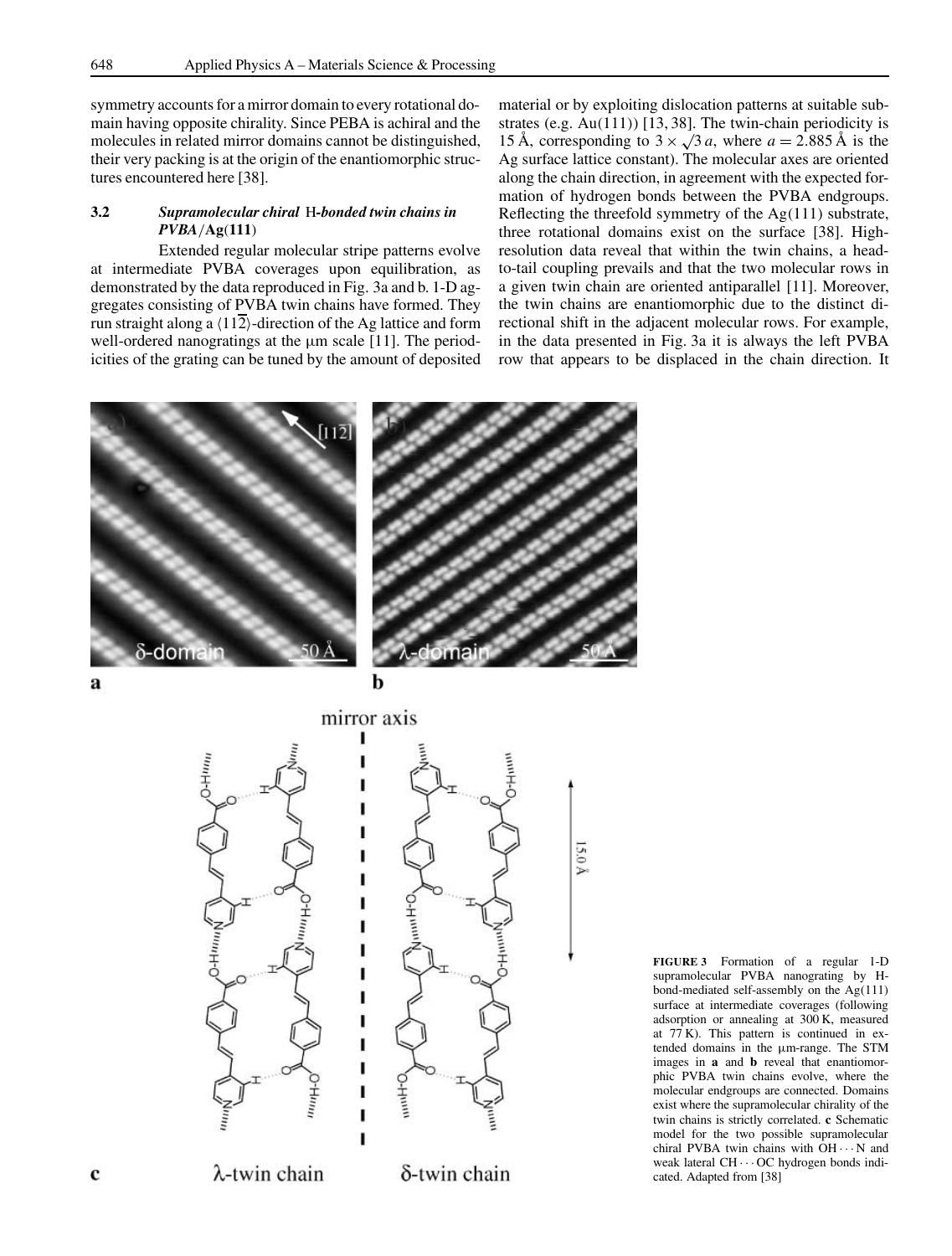can be easily seen that the twin chains shown in Fig. 3a cannot be transformed into those shown in Fig. 3b by simple translations and rotations in 2-D. Rather, a mirror operation would be required. Thus, for each rotational domain two possibilities for supramolecular chiral ordering exist. Theoretical modeling indicates that for each type only one chiral PVBA species is employed (Fig. 1b) [13]. Corresponding models are reproduced in Fig. 3c with the hydrogen bonding between the molecules indicated. The  $OH \cdots N$  hydrogen bond length is estimated to be 2.5 Å, assuming an unrelaxed molecular geometry. Due to their antiparallel arrangement, the crooked molecules nicely match each other. Furthermore, detailed theoretical analysis reveals that the inward orientation of the more negative double-bonded oxygen atoms simultaneously accounts for lateral bonding and the saturated nature of the repulsively interacting twin chains [13]. A striking feature in the data shown is that all twin chains in the domains shown are of the same chirality (Fig. 3a and b), i.e. there exists a mesoscopic correlation of supramolecular chirality, which was found to be strictly obeyed over the entire  $\mu$ m domains. Consequently, the racemic mixture that had been originally deposited from the stochastic molecular beam underwent spontaneous mesoscopic chiral resolution during the formation of the nanogratings [13].

## **3.3** *Low-temperature TMA honeycomb phase on* **Cu**(**100**)

In Fig. 4a, a STM image revealing hydrogenbonded TMA assemblies is shown (deposited at 240 K, data recorded at 205 K). The apparent height of the molecules, approximately 1.5 Å, indicates a planar adsorption geometry; this is typical for aromatic molecules with a  $\pi$ -system oriented parallel to the surface [36, 40]. Additional STM data reveal a triangular appearance of the molecules with a characteristic side length of approximately 8 Å [41] (which agrees with the dimensions of an individual TMA molecule [42]). Extended 2-D TMA islands with smooth borders have formed at the surface, decorating the atomic steps. This implies a preferred TMA adsorption at the step edges and an appreciable low-temperature diffusion rate. Within the islands, a honeycomb motif with a periodicity of approximately 20 Å is identified. This configuration is associated with supramolecular self-assembly through dimerization of carboxyl endgroups (Fig. 1e), similar to the network structures in 3-D TMA crystals, as demonstrated by the model depicted in Fig. 4b. When additionally the preference for a specific high-symmetry bonding site at the Cu(100) surface is posed, a slightly increased and deformed cavity of approximately  $16 \times 18 \text{ Å}^2$  is suggested [41]. In this case, the characteristic shortest distance between network knots (of  $\approx 20 \text{ Å}$ ) through the center of a single mesh coincides with the corresponding value in the crystal structure of  $\alpha$ -polymorph trimesic acid [43]. Assuming an unrelaxed molecular geometry, the average length of the OH  $\cdots$  O bond comes close to 2.7 Å (which exceeds by approximately 1 Å the corresponding distance in the crystalline  $\alpha$ -phase of TMA [43]). Note that the network formation necessarily implies the free transfer of H atoms from one oxygen atom to the other within the carboxyl groups. In the absence of this effect, the adsorbed flat-lying TMA molecules would exist in several distinct configurations (being partly





**FIGURE 4 a** STM image of the low-temperature phase of TMA on Cu(100) (deposited at 240 K, image taken at 205 K). In the islands decorating the step edges, a honeycomb motif is resolved, which is associated with extensively hydrogen-bonded 2-D TMA networks. **b** Schematic model for the honeycomb structure with TMA in a flat adsorption geometry and threefold dimerization of self-complementary carboxyl moieties. Adapted from [41]

2-D chiral), effectively obstructing the periodic dimerization of carboxyl endgroups.

#### **4 Nanostructuring with metal–ligand interactions**

### **4.1** *Copper–carboxylate bonding in PVBA*/ **Cu**(**111**)

With the deposition of PVBA on Cu(111) at elevated temperatures  $(T = 425 \text{ K})$ , arrangements are encountered which are associated with the formation of copper carboxylates where PVBA molecules are laterally linked via Cu adatoms. The adsorbed molecules are highly mobile at elevated temperatures and in analogy with the surface chem-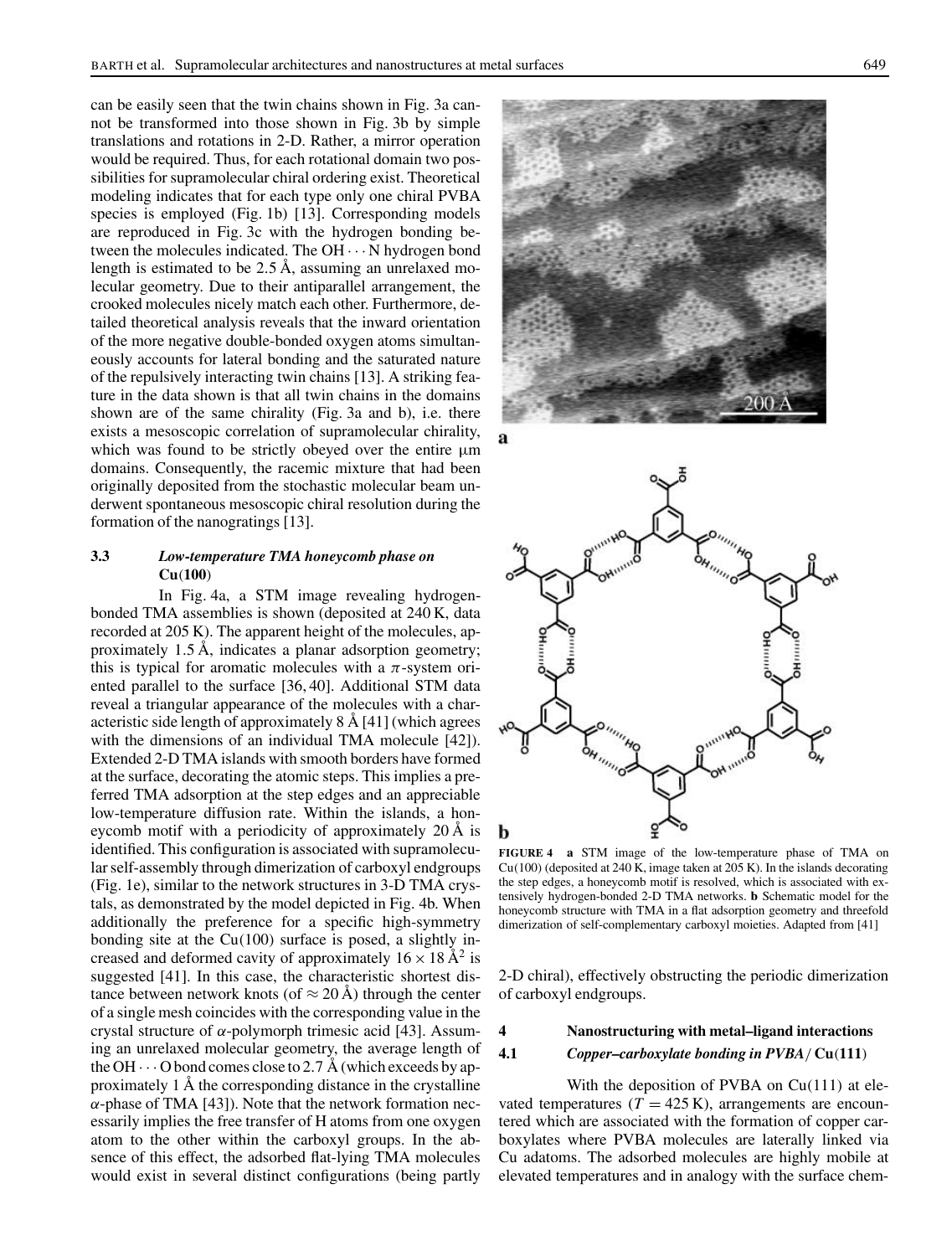istry of related carboxylic acids [44], the PVBA carboxyl moiety is expected to be deprotonated. Simultaneously, mobileCu adatoms exist within the terraces at the elevated temperature. The reason behind the presence of Cu adatoms is their continuous 2-D evaporation/condensation at atomic step edges, which accounts for the presence of a surface lattice gas. This process can be understood as the 2-D analogue to the coexistence of gas and condensed phases in 3-D systems described by the vapor pressure of a substance. On Cu(111), the atom detachment rate from kink sites onto a terrace is approximately 15 s<sup>-1</sup> at 425 K [45]. This suggests that lateral interactions between PVBA and substrate adatoms may become important. Upon cooling down, pairs of molecules are preferentially found, as demonstrated by the STM image in Fig. 5a. This pairing is in marked contrast to the repeated head-totail motif encountered with PVBA and PEBA on Ag(111). It is associated with lateral copper–carboxylate bonding where two molecules arrange in a linear complex with a flat bonding geometry, as demonstrated by the model in Fig. 5b. Accordingly, the length of the pairs in the STM data amounts to approximately 28 Å. Similar findings have been obtained with benzoic acid and related species on Cu surfaces [44, 46].

#### **4.2 Cu***–TMA compound on* **Cu**(**100**)

TMA was observed on Cu(100) at room temperature. Similar to the Cu(111) substrate, a 2-D lattice gas of Cu adatoms was present, leading to a complete deprotonization of the carboxylic groups such that three reactive COO ligands per TMA existed [41, 47]. At appreciable coverages, individual molecules can be resolved as equilateral triangles in STM images (Fig. 6a), reflecting a flat-lying geometry. The symmetry and characteristic side length of approximately 8 Angstrom agrees well with the shape and dimensions of TMA [30, 43]. Four distinct orientations with respect to the substrate lattice were found with one of the triangle cor-



**FIGURE 5 a** Pairing of PVBA molecules upon deposition on Cu(111) at elevated temperatures (adsorption at  $425 \text{ K}$ , measured at  $77 \text{ K}$ ). The molecules are imaged slightly shorter than on the Ag(111) surface. **b** Model of copper–carboxylate bonding with a head-to-head pairing of two PVBA molecules with deprotonated carboxyl moieties

ners always pointing along a high-symmetry direction of the  $Cu(100)$  surface. This is understood to be as a consequence of high-symmetry site occupation of the aromatic ring at the substrate atomic lattice. The data reveal moreover that the molecules tend to be arranged in a complementary manner, i.e. neighboring TMAs are oriented anti-parallel, which accounts for close packing at the surface due to the space-filling principle. However, this rule is not generally obeyed and arrangements occur where four TMAs form a cloverleaf structure with a bright protrusion at the center. This configuration is associated with a central Cu adatom which is coordinated by the carboxylate ligands from the four surrounding molecules and is hence designated  $Cu(TMA)<sub>4</sub>$  (The decisive role of atom evaporation from steps could be proven in the present case by the following experiments: On the one hand, evaporation was limited via step decoration by carbon monoxide. In this case, the compound formation was significantly delayed. On the other hand, the compound formation could be triggered by co-deposition ofCu.) A close inspection of the STM image reveals that the TMA carboxylate ligands do not point straight towards the central protrusion in the compound. This demonstrates that the oxygen atoms in the respective COO moieties are not equivalent, indicating a unidentate coordination of the Cu adatom, as illustrated by the model in Fig. 6b.

Assuming an unrelaxed TMA geometry, the Cu–O distance is estimated to be approximately 3 Å, exceeding substantially the characteristic Cu–O distance of approximately 2 Å encountered in 3-D copper carboxylates [48, 49] (note







c

**FIGURE 6 a** STM topograph of TMA adsorbed on a Cu(100) surface at 300 K. The triangular shape reflects a flat-lying adsorption geometry. Cloverleaf-shaped arrangements of four TMA molecules with a central protrusion represent Cu(TMA)<sup>4</sup> coordination compounds. **b** Regular ordering of the complexes close to saturation coverage. **c** Model for the Cu(TMA)<sup>4</sup> compound with a Cu adatom coordinated by four carboxylate ligands. In agreement with the STM image, the TMA triangles do not point straight to the central site, indicating unidentate coordination of the central Cu. Adapted from [47]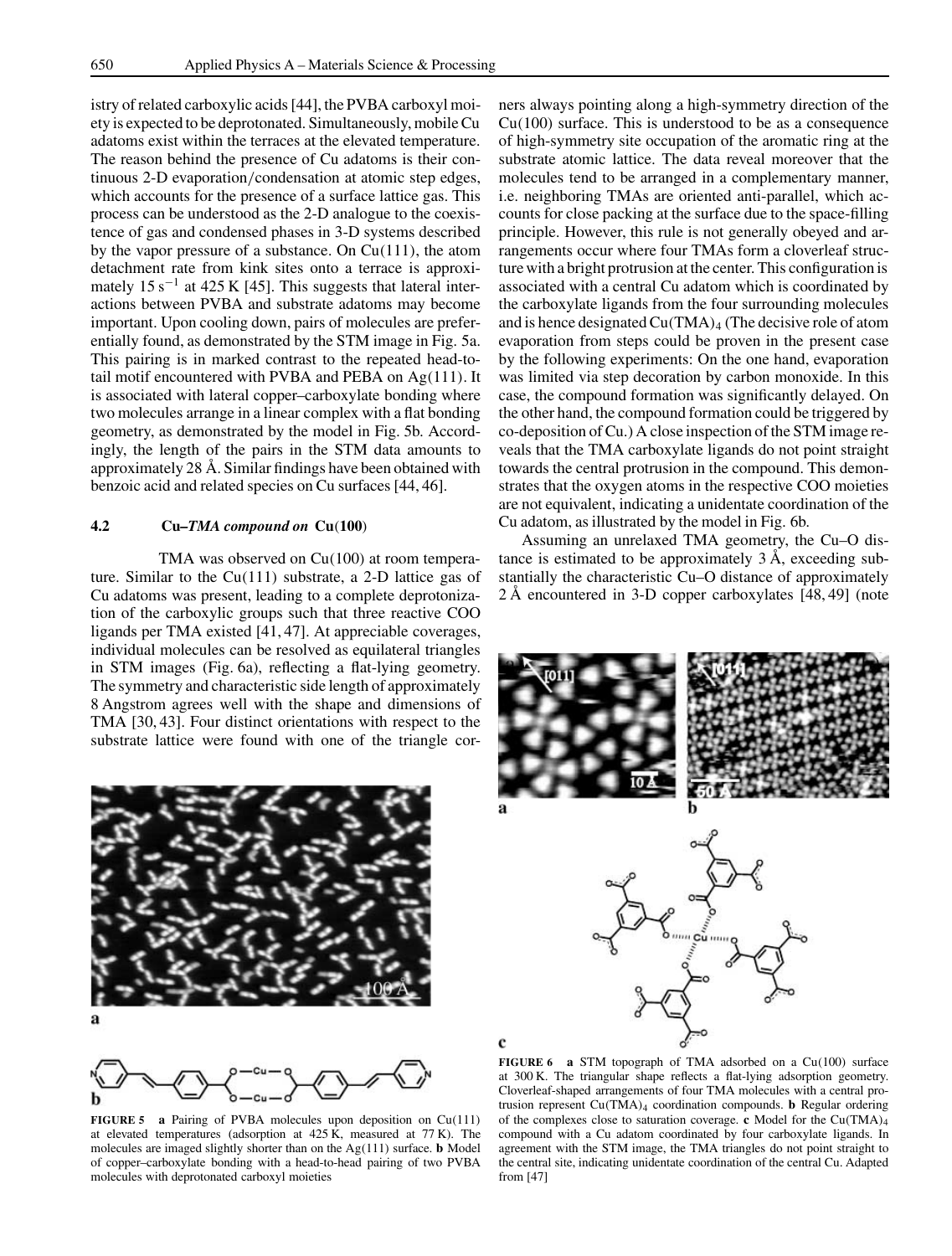that in theoretical calculations, carboxylate formation at surfaces with Cu–O distances of up to 2.6 Å and appreciable chemical bonding was found [50]). The Cu–O distance relaxation is attributed to the role of the substrate atomic lattice [47]. Moreover, the nature of the coordination bond itself is expected to be modified in the presence of the electrons from the Cu conduction band, which may account effectively even for substrate-mediated interactions. The square shape of the  $Cu(TMA)<sub>4</sub>$  configuration with its fourfold coordination is characteristic of Cu(II) complexes [51, 52]. Thus the cloverleaf arrangement per se should be considered formally as a  $(Cu(II)(TMA)<sub>4</sub>)<sup>10–</sup>$  ion. However, the charge on both the Cu adatoms and the adsorbed TMA molecules is strongly affected by the presence of the electrons of the metal surface, which effectively screen any charged adsorbate. That is to say, an isolated deprotonated TMA molecule at the surface should not be considered as  $(TMA_{ad})^{3-}$ , but rather as a neutral TMA/Cu(001) complex. As an important consequence, the oxidation state of the central Cu atoms in the  $Cu(TMA)<sub>4</sub>$  configuration cannot be determined unambiguously. This contrasts with the situation encountered with isolated compounds in three dimensions, where the charge is usually balanced by counterions.

It is impossible to fabricate extended 1-D or 2-D networks where more than one carboxylate ligand per TMA participates in coordination-bond formation. This is again associated with the influence of the substrate atomic lattice, which pins the positioning and orientation of the reactive species at the surface. However, a second compound could be identified close to saturation of the TMA monolayer, where two Cu atoms are bound by six TMAs. An analysis of corresponding STM data [47] revealed that with this  $Cu<sub>2</sub>(TMA)<sub>6</sub>$  configuration, four unidentate and two *syn syn* coordination bonds were present. In order to obtain quantitative information on the lifetime and formation of the compounds, measurements at small concentrations were undertaken, where both Cu adatoms and individual TMA molecules are highly mobile at the surface and elude direct observation. However, single or small groups of compounds could be readily resolved, i.e. the  $Cu(TMA)<sub>4</sub>$ configuration was stationary and could be imaged until it eventually dissociated. From an analysis of STM sequences recorded at room temperature with high scanning velocities, the average lifetime of an isolated cloverleaf was determined to be  $34 \pm 5$  s. In a similar way, dissociation rates at reduced temperatures have been determined. As a result, the energy barrier for dissociation of the coordination compound  $(E_d)$ could be determined to be  $E_d = 0.31 \pm 0.08$  eV [47]. With the present system, this energy is a convolution from the contributions associated with coordination bond formation and the repositioning of the involved elements.

#### **5 Conclusions**

The data presented demonstrate that supramolecular architectures and nanostructures at surfaces can be scrutinized at the single-molecule level by means of temperaturecontrolled STM. Assemblies stabilized by both hydrogenbonding and metal–ligand interactions were addressed. It is suggested that systematic investigations may lead to a comprehensive rationale for deliberate construction of complex supramolecular aggregates and the positioning of functional units in specific geometries at suitable substrates. This approach is believed to be useful in the search for moleculebased nanoscale devices.

#### **REFERENCES**

- 1 F. Vögtle: *Supramolecular Chemistry* (Wiley, New York 1991)
- 2 J.M. Lehn: *Supramolecular Chemistry, Concepts and Perspectives* (VCH, Weinheim 1995)
- 3 J.L. Atwood, J.E.D. Davies, D.D. MacNicol, F. Vögtle, J.M. Lehn (Eds.): *Comprehensive Supramolecular Chemistry* (Pergamon, New York 1996)
- 4 J.S. Lindsey: New J. Chem. **15**, 153 (1991)
- 5 G.M. Whitesides, J.P. Mathias, C.T. Seto: Science **154**, 1312 (1991)
- 6 D. Philp, J.F. Stoddart: Angew. Chem. Int. Ed. **35**, 1154 (1996)
- 7 T. Kawai, H. Tanaka, T. Nakagawa: Surf. Sci. **386**, 124 (1997)
- 8 M. Böhringer, K. Morgenstern, W.D. Schneider, R. Berndt, F. Mauri, A.D. Vita, R. Car: Phys. Rev. Lett. **83**, 324 (1999)
- 9 M.O. Lorenzo, C.J. Baddeley, C. Muryn, R. Raval: Nature **404**, 376 (2000)
- 10 M. Furukawa, H. Tanaka, K. Sugiara, Y. Sakata, T. Kawai: Surf. Sci. **445**, L58 (2000)
- 11 J.V. Barth, J. Weckesser, C. Cai, P. Günter, L. Bürgi, O. Jeandupeux, K. Kern: Angew. Chem. Int. Ed. **39**, 1230 (2000)
- 12 L.A.M.M. Barbosa, P. Sautet: J. Am. Chem. Soc. **123**, 6639 (2001)
- 13 J. Weckesser, A.D. Vita, J.V. Barth, C. Cai, K. Kern: Phys. Rev. Lett. **87**, 096101 (2001)
- 14 T. Yokoyama, S. Yokoyama, T. Kamikado, Y. Okuno, S. Mashiko: Nature **413**, 619 (2001)
- 15 J.K. Gimzewski, C. Joachim: Science **283**, 1683 (1999)
- 16 C. Joachim, J.K. Gimzewski, A. Aviram: Nature **408**, 541 (2000)
- 17 G.A. Jeffrey, W. Saenger: *Hydrogen Bonding in Biological Systems* (Springer, Berlin 1991)
- 18 G.A. Jeffrey: *An Introduction to Hydrogen Bonding* (Oxford Univ. Press, New York 1997)
- 19 L.J. Prins, D.N. Reinhoudt, P. Timmerman: Angew. Chem. Int. Ed. Eng. **40**, 2382 (2001)
- 20 T. Steiner: Angew. Chem. Int. Ed. **41**, 48 (2002)
- 21 A. Werner: Z. Anorg. Chem. **3**, 267 (1893)
- 22 G. Wilkinson, R.D. Gillard, J.A. McCleverty (Eds.): *Comprehensive Coordination Chemistry* (Pergamon, Oxford 1987
- 23 J.P. Sauvage (Ed.): *Transition Metals in Supramolecular Chemistry,* (Wiley, Chichester 1999) p. 619
- 24 B.J. Holiday, C.A. Mirkin: Angew. Chem. Int. Ed. **40**, 2022 (2002)
- 25 A. Semenov, J.P. Spatz, M. Möller, J.M. Lehn, B. Sell, D. Schubert, C.H. Weidl, U.S. Schubert: Angew. Chem. Int. Ed. **38**, 2547 (1999)
- 26 H.H. Limbach, J. Manz (Eds.): *Hydrogen Transfer: Experiment and Theory*; Ber. Bunsenges. Phys. Chem. **102**, 289 (1998)
- 27 C. Cai et al.: Adv. Mater. **11**, 745 (1999)
- 28 C. Cai, J. Weckesser, J.V. Barth, B. Müller, Y. Tao, M.M. Bösch, C. Bosshard, P. Günter: Adv. Mater. **11**, 750 (1999)
- 29 C. Cai et al.: In: *Anisotropic Materials Approaches to Polar Order*, ed. by R. Glaser, P. Kaszynski (ACS Symp. Series, 2001) p. 34
- 30 F.H. Herbstein: In: *Comprehensive Supramolecular Chemistry*, ed. by J.E.D.J.L. Atwood, D.D. MacNicol, F. Vögtle, J.M. Lehn (Pergamon, New York 1996) p. 61
- 31 S.V. Kolotuchin, P.A. Thiessen, E.E. Fenlon, S.R. Wilson, C.J. Loweth, S.C. Zimmerman: Chem. Eur. J. **5**, 2537 (1999)
- 32 F.H. Herbstein: Top. Curr. Chem. **140**, 107 (1987)
- 33 S. Chatterjee, V.R. Pedireddi, A. Ranganathan, C.N.R. Rao: J. Mol. Struct. **520**, 107 (2000)
- 34 O. Jeandupeux, L. Bürgi, A. Hirstein, H. Brune, K. Kern: Phys. Rev. B **59**, 15926 (1999)
- 35 H. Brune, H. Röder, K. Bromann, K. Kern: Thin Sol. Films **264**, 230 (1995)
- 36 J. Weckesser, J.V. Barth, K. Kern: J. Chem. Phys. **110**, 5351 (1999)
- 37 J. Weckesser, J.V. Barth, C. Cai, B. Müller, K. Kern: Surf. Sci. **431**, 268 (1999)
- 38 J.V. Barth, J. Weckesser, G. Trimarchi, M. Vladimirova, A.D. Vita, C. Cai, H. Brune, P. Günter, K. Kern: J. Am. Chem. Soc. **124**, 7991 (2002)